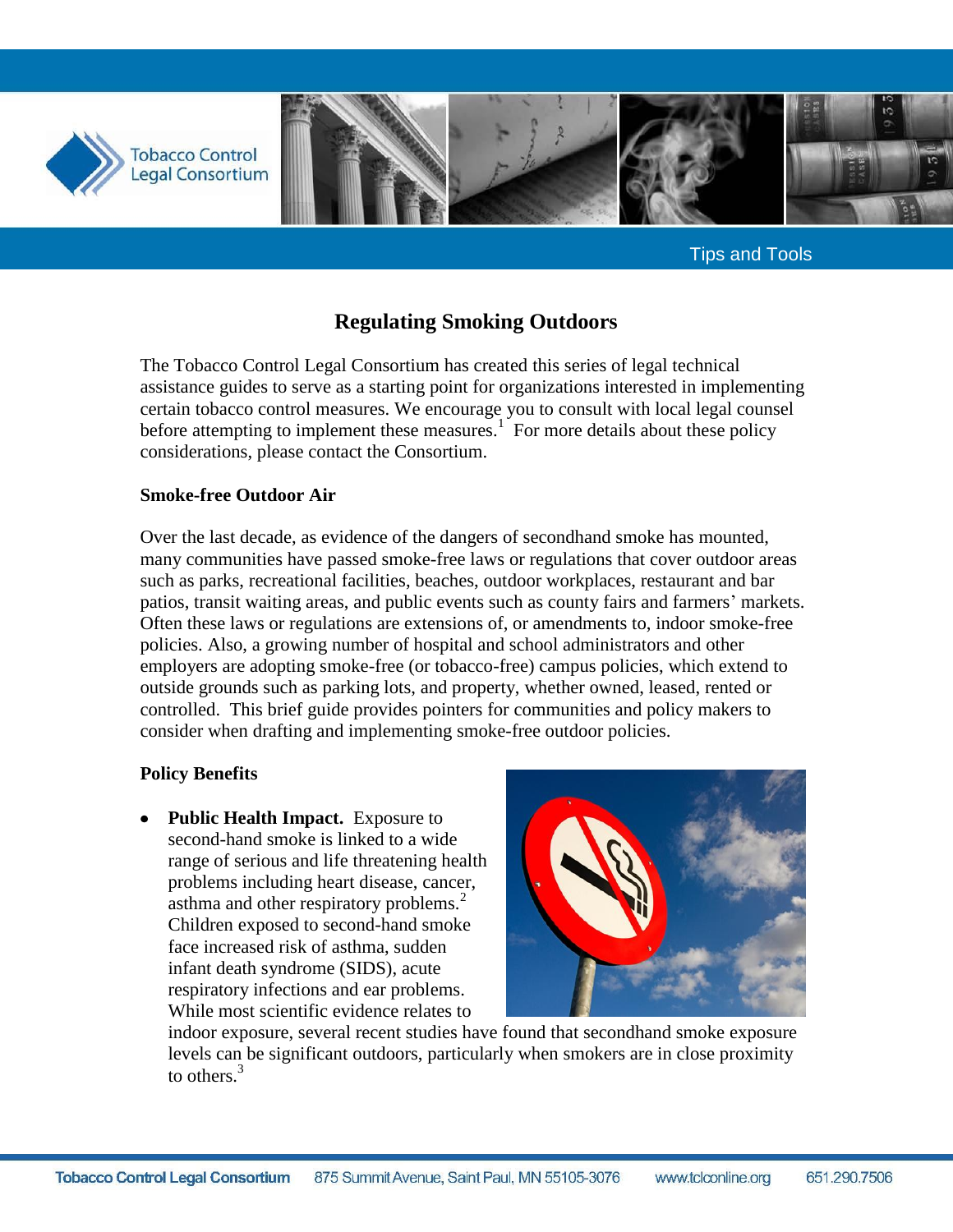In addition to preventing secondhand smoke exposure, outdoor smoke-free laws help smokers who are trying to quit, by eliminating the sight and smell of tobacco smoke. Also, as with all smoke-free policies, these measures send a message to children and youth that smoking is not an acceptable behavior or a norm in the community.

**Environmental Impact.** Discarded cigarette butts are a nonbiodegradable form of litter that can take decades to break down. Several trillion discarded cigarette butts litter sidewalks, beaches and other outdoor areas each year and are the single most collected item in international beach cleanups.<sup>4</sup> Cigarette litter is unattractive, expensive to clean up, and an environmental blight, harmful to waterways and wildlife. Outdoor smoke-free policies can help reduce the amount of cigarette litter, as well as maintenance and cleanup costs. Discarded cigarettes are also a significant cause of outdoor fires, accounting annually for hundreds of millions of dollars in annual costs in environmental damage, personal property losses, firefighting expenses and restorative efforts.<sup>5</sup>

### **Policy Elements**

Well-crafted smoke-free outdoor policies are explicit about what they cover, and how communities will implement and enforce them. Here are a few elements found in such policies:

- **Timely findings and clear policy purpose**. Findings are brief statements of fact or statistics that outline the issue being addressed, support the need for the policy, and help clarify the policy goal. Often smoke-free outdoor policies include current data documenting the health risks associated with exposure to secondhand tobacco smoke, as well as studies measuring exposure to smoke in outdoor areas.
- $\bullet$ **Clear definitions and concise language**. Avoid confusion about what constitutes an outdoor or indoor (enclosed) space by clearly defining the space you want to regulate. Some policies, for example, prohibit smoking outdoors within a reasonable distance (typically, 15 to 20 feet) from an entrance, an exit, or a vent into any enclosed smoke-free area or any unenclosed area where smoking is prohibited. Other policies define outdoor space by indicating that the policy reaches all property within certain boundaries, or all property in any way controlled by the organization adopting the policy. Depending on the reach of a particular policy, it might also be helpful to define indoor spaces. Be both explicit and practical, and be sure to include any exemptions or exceptions to this policy.
- **Robust enforcement options**. Enforcing outdoor smoke-free policies can be  $\bullet$ challenging unless clear procedures are established, including a reasonable penalty and appeal process. Effective enforcement of these policies often includes coordination among different enforcement agencies and consistent procedures throughout a community. The penalties section of the policy should clearly identify how persons can be found in violation of the policy, and the penalties or fines for first, second and additional violations.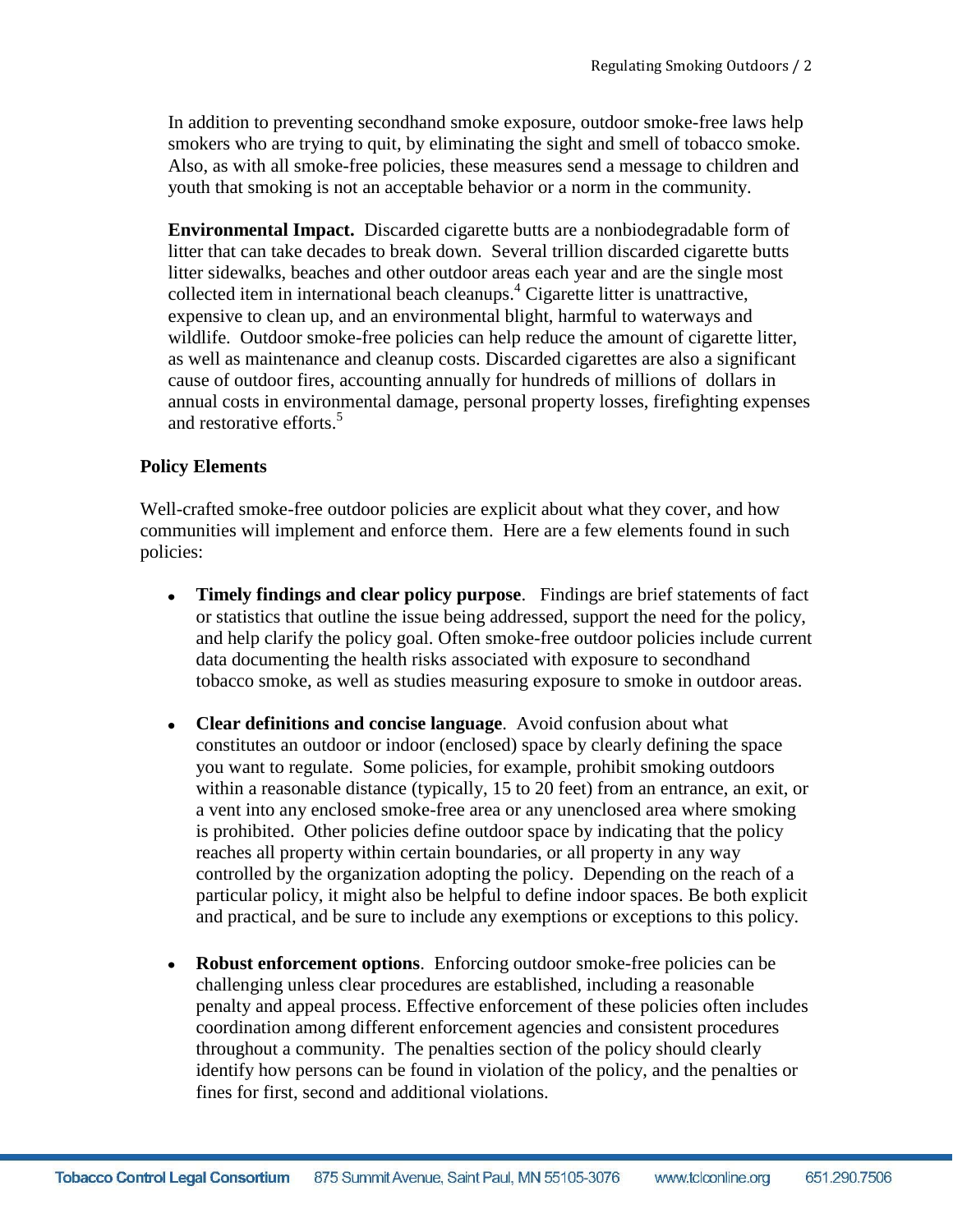**Well-planned implementation process**. Establish a process for publicizing the policy and educating the community and affected business owners, as well as procedures for receiving, tracking and following up on complaints. Identify other implementation requirements, such as posting "No Smoking signs" and removing ash cans and ash trays in the smoke-free areas. Make sure you set a realistic date for the policy to take effect.

### **Challenges**

A key challenge with outdoor smoke-free policies is ensuring effective enforcement. Most outdoor policies are self-enforced, which means they depend upon the cooperation of the public – generally those who frequent the areas. Since most people will refrain from smoking if they know a smoke-free policy is in place, the best way to enhance enforcement is to educate the public and local businesses about the policy early and often in the implementation process. Greater community compliance will be achieved if the policy is easy to understand, the boundaries and areas covered under the policy are clearly identified, and active steps are taken to communicate its impact to all affected groups.

Also, be sure to consider the practical effects an outdoor policy may have on neighboring properties and public places. For example, be prepared to address problems that might arise if smokers congregate or litter on nearby private properties or heavily-traveled public sidewalks or streets.

### **Select Legislation and Policies**

Below are examples of smoke-free policies in different outdoor areas around the U.S. If you consider adapting any language from these policies, take care to ensure the provision in question is practical and legal in your jurisdiction. Please note that the Tobacco Control Legal Consortium does not endorse or recommend any of the following policies. These examples are included simply to illustrate how various jurisdictions have approached similar issues.

| <b>Policy Type</b>                                          | City/<br><b>Organization</b>           | <b>Name</b>                                                                                                            | Link                                                                              |
|-------------------------------------------------------------|----------------------------------------|------------------------------------------------------------------------------------------------------------------------|-----------------------------------------------------------------------------------|
| Outdoor Places of<br>Employment $&$<br><b>Public Places</b> | Americans for<br>Nonsmokers'<br>Rights | Model Ordinance<br>Prohibiting Smoking in<br><b>Outdoor Places of</b><br><b>Employment and Public</b><br><b>Places</b> | http://www.no-<br>smoke.org/document.php?id=6<br>40                               |
|                                                             | Colorado                               | Colorado's Model<br>Ordinance for<br>Smoke-Free Workplaces<br>and Public Places                                        | http://www.gaspforair.org/gasp<br>/ordinance/documents/ModelO<br>rdinance2007.pdf |
|                                                             | Iowa                                   | Iowa Code 142D: The                                                                                                    | http://www.iowasmokefreeair.                                                      |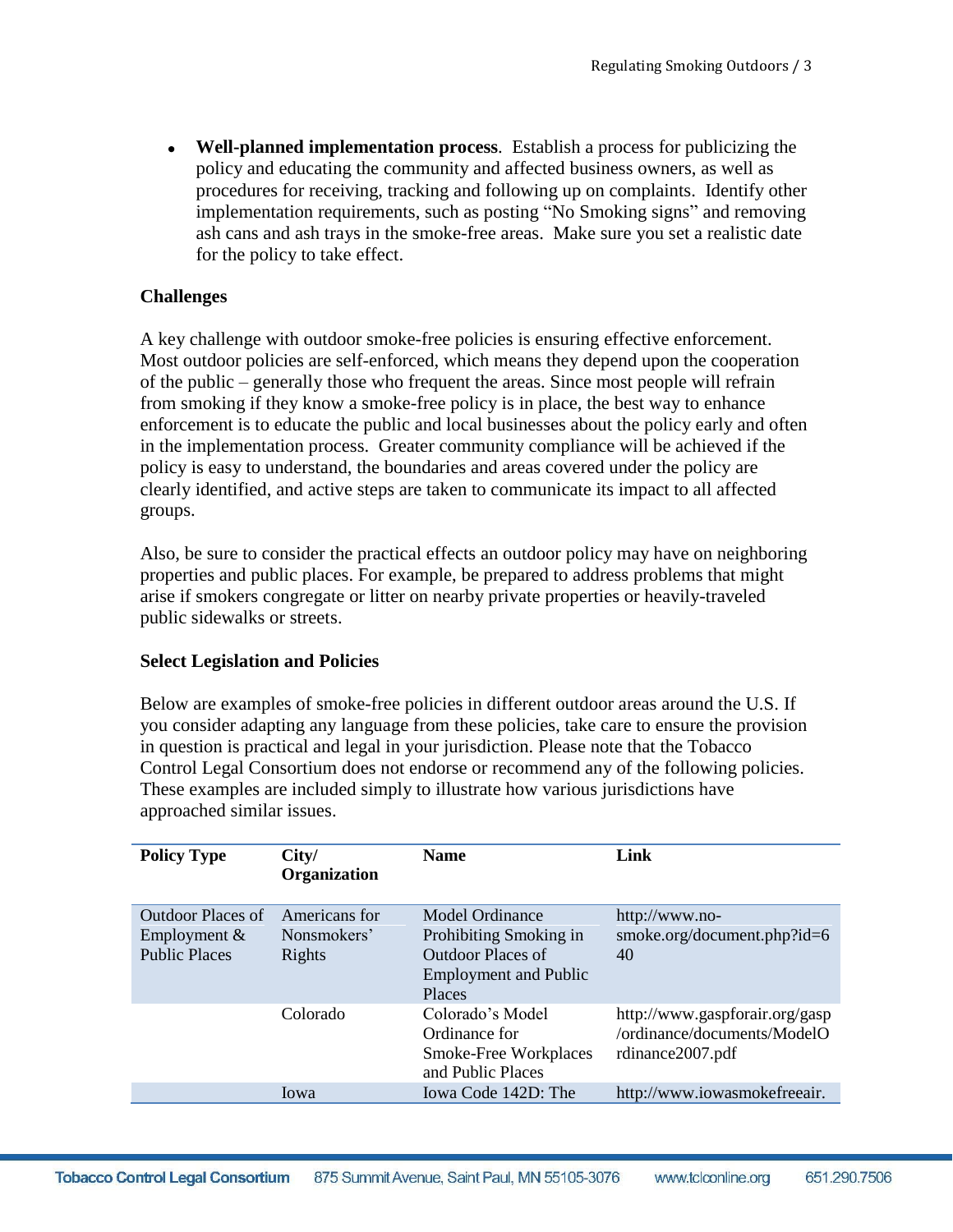|                                                  |                                                | Smoke-free Air Act                                                                   | gov/common/pdf/iowacode142<br>D.pdf                                                |
|--------------------------------------------------|------------------------------------------------|--------------------------------------------------------------------------------------|------------------------------------------------------------------------------------|
| Outdoor<br>Recreation<br><b>Facilities/Parks</b> | <b>Tobacco Free</b><br><b>Youth Recreation</b> | City-Owned Outdoor<br><b>Recreational Facilities</b><br>Model Tobacco-Free<br>Policy | http://www.tobaccofreeparks.o<br>rg/documents/Model_City_Fac<br>ilities_Policy.pdf |
|                                                  | Albert Lea, MN                                 | Park & Recreation<br>Department Tobacco<br>Free Policy                               | http://www.tobaccofreeparks.o<br>rg/documents/Policy_Albert_L<br>ea.pdf            |
|                                                  | Roseville, CA                                  | <b>Smoke-free Parks</b><br>Ordinance                                                 | http://www.roseville.ca.us/park<br>s/parks_n_facilities/smoke_fre<br>e_parks.asp   |
| Smokefree<br><b>Beaches</b>                      | Solano Beach,<br>CA                            | Ordinance No. 316                                                                    | http://www.ci.solana-<br>beach.ca.us/uploads/CM_NoS<br>mokingOrd316.pdf            |
| <b>Fair Grounds</b>                              | <b>Tobacco Free</b><br><b>Youth Recreation</b> | Tobacco-Free Fairground<br><b>Model Policy</b>                                       | http://www.tobaccofreeparks.o<br>rg/documents/Model_Fair_Poli<br>cies.pdf          |
|                                                  | <b>Humboldt County</b><br>Fair                 | Clear Air at Humboldt<br><b>County Fair</b>                                          | http://www.humboldtcountyfai<br>r.org/smoking.htm                                  |
| Rodeos                                           | <b>Tobacco Free</b><br><b>Youth Recreation</b> | Tobacco-Free Rodeo<br><b>Grounds</b><br><b>Model Policy</b>                          | http://www.tobaccofreeparks.o<br>rg/documents/Model_Rodeo_P<br>olicies.pdf         |
| <b>Outdoor Events</b>                            | <b>Tobacco Free</b><br><b>Youth Recreation</b> | <b>Outdoor Event</b><br>Model Tobacco-Free<br>Policy                                 | http://www.tobaccofreeparks.o<br>rg/documents/Model_Outdoor<br>_Event_Policy.pdf   |
|                                                  |                                                |                                                                                      |                                                                                    |

## **Other Helpful Resources**

The Consortium's parent organization, the [Public Health Law Center,](http://publichealthlawcenter.org/) has a [webpage](http://www.publichealthlawcenter.org/topics/tobacco-control/smoking-regulation/outdoors) containing information on smoke-free regulation in outdoor areas. The Consortium also has a Tips and Tools guide on regulating a tobacco-free or smoke-free campus. [Americans for Nonsmokers'](http://www.no-smoke.org/) Rights compiles [lists and maps](http://www.no-smoke.org/goingsmokefree.php?id=519) of smoke-free outdoor areas throughout the U.S., including beaches, parks, zoos, sports stadiums, arenas and outdoor dining areas. [Tobacco-Free Youth Recreation](http://www.tobaccofreeparks.org/about_tfyr.html) includes on its website many policy implementation resources that cover smoke-free parks and recreation areas, fairgrounds, rodeos and outdoor events.

## **Contact Us**

l

Please feel free to contact the Tobacco Control Legal Consortium at (651) 290-7506 or publichealthlaw@wmitchell.edu with any questions about the information included in this guide or to discuss local concerns you may have about implementing such a policy.

<sup>1</sup> The information contained in this document is not intended to constitute or replace legal advice. We encourage anyone considering the implementation of any tobacco–related law or policy to seek out local legal counsel to obtain legal advice on these issues.